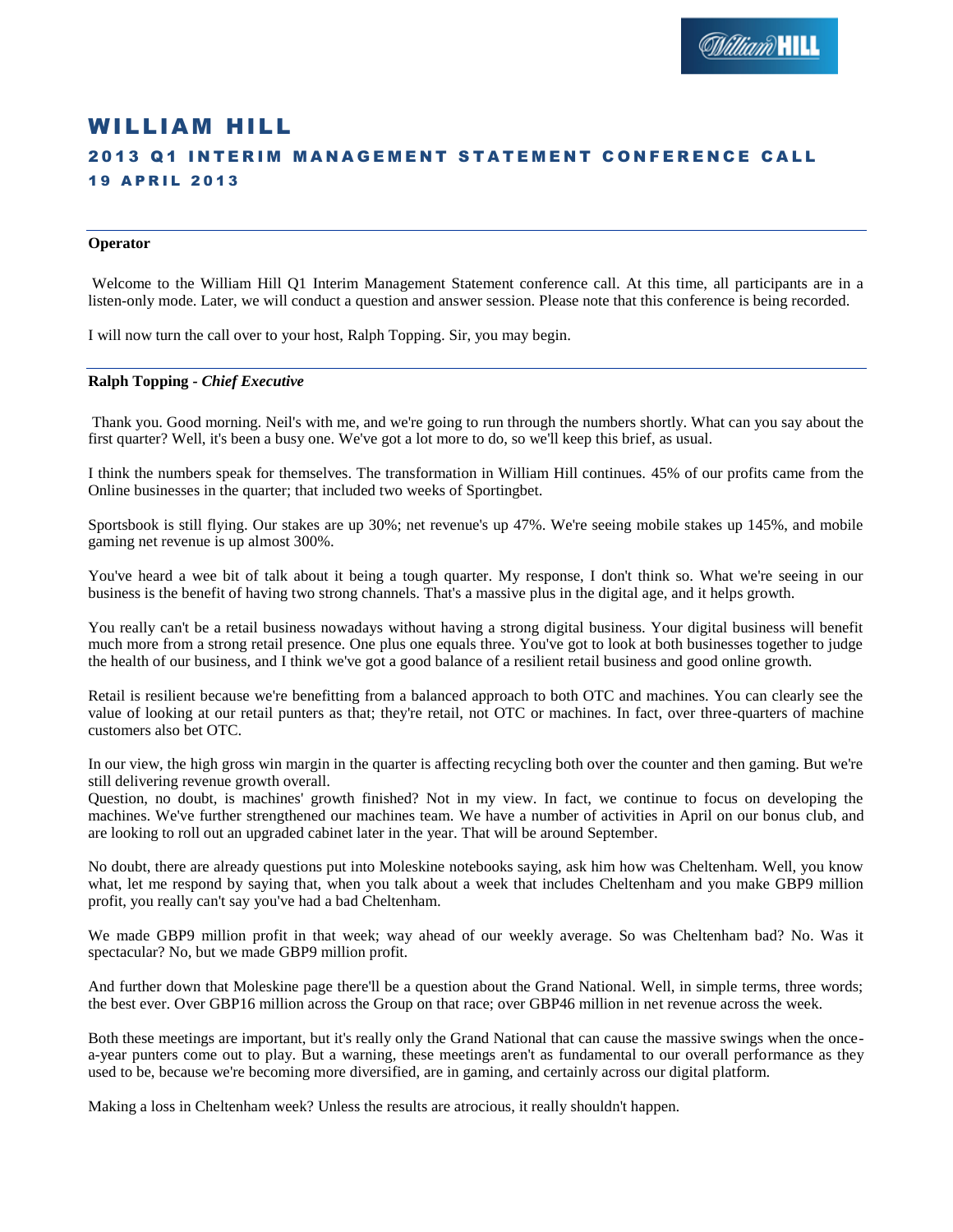What these events are now is important customer recruitment opportunities, especially for new platforms, new businesses, like mobile. We beat the competition hands down on downloads for both Cheltenham and the Grand National. I'm not ashamed to say it, but that's the power of having a high quality app and the most trusted betting brand. That's why we've already beaten two of our targets, and we're well on our way to a third.

Sportsbook, right now, at this time of the year, is officially bigger than OTC in staking terms, and that's in 14 out of the last 15 weeks. Now, you really have to think about that. It's a business with around 1,200 people in it, it's not a lot of people, and the vast majority of those are customer facing. We're delivering more sports betting turnover than our entire retail estate.

In week 14, when we had the Grand National, online Sportsbook turned over more than GBP66 million. I wish it had been GBP66.6 million, because that would the sign of the devil, but it didn't.

In the week that featured the Cheltenham Festival, turnover was almost GBP75 million, which, when I said two years ago that this business was heading for those numbers, there were people who didn't believe me.

We're a year earlier in delivering those numbers than I thought we would be, but the underlying principle here is that, when we give you targets, we hit them. And we're getting to these levels, remember, 12 to 18 months ahead of when we thought we would.

Mobile Sportsbook is consistently turning over more than its target of GBP15 million a week. It delivered 35% of Sportsbook's stakes across the quarter as a whole, and we're on track to make it 40% before the end of the year. In Grand National week, it hit 39%.

So what's happening next? Well, we've clearly taken on a lot, but I haven't lost my appetite for this business, and I'm still demanding a lot from my team, in Retail and Online, in Mobile in the US, and now in Australia.

We're still going for more UK online market share, which I think is there, and very importantly, we're making significant investments for the future, in marketing, in technology, and in people, to achieve that.

I said I expect us to be a GBP5 billion business in three to five years. I never say those kind of things lightly. Right now, we're around GBP3.4 billion, and some of you may have noticed we're second reserve for the FTSE 100. But I don't spend all day in my office, in lovely Wood Green, worrying about that. If we deliver, we will be a FTSE 100 company.

I think we've got two cracking businesses. One that's delivering off a high gross win margin, one that's driving growth off a lower base. Overall, we're a business with ambition, and now is the time for us to drive ahead.

I strongly believe in the future of this business, and I strongly believe there's a lot more to be achieved. At William Hill, we start early, we work our socks off, we go home late at night, and we have fun along the way. And talking of fun, here's Neil with the numbers. I'll be back for the Q&A.

#### **Neil Cooper** *- Group Finance Director*

Thanks, Ralph. Before I move on to the numbers, you should be aware that there are some complexities in this period that affect comparison. Firstly, we've got the changeover to machine games duty. We've sent out to you a spreadsheet, showing how the different line items are affected by this change.

Secondly, we've got the bonus discount effect of the rights issue, and you should also have received a model working that through. If you're missing either of those, let the IR team know, and we'll get them across to you.

And of course, we've got around, as Ralph has said, a couple of weeks of Sportingbet numbers in the quarter, but those are material to the period, so we're not splitting them out for this IMS, but obviously, we will talk about them at the interims.

Moving on to the salient financial points of this morning's statement, and unless otherwise indicated, any financial comparison will be to the comparable period in 2012.

The performance of sports betting across all channels in 2013 so far, has been good. Net revenue in Retail over the counter grew 3%, despite a decline in OTC wagering, as gross win margin was 1.3 percentage points higher at a very strong 20.7%.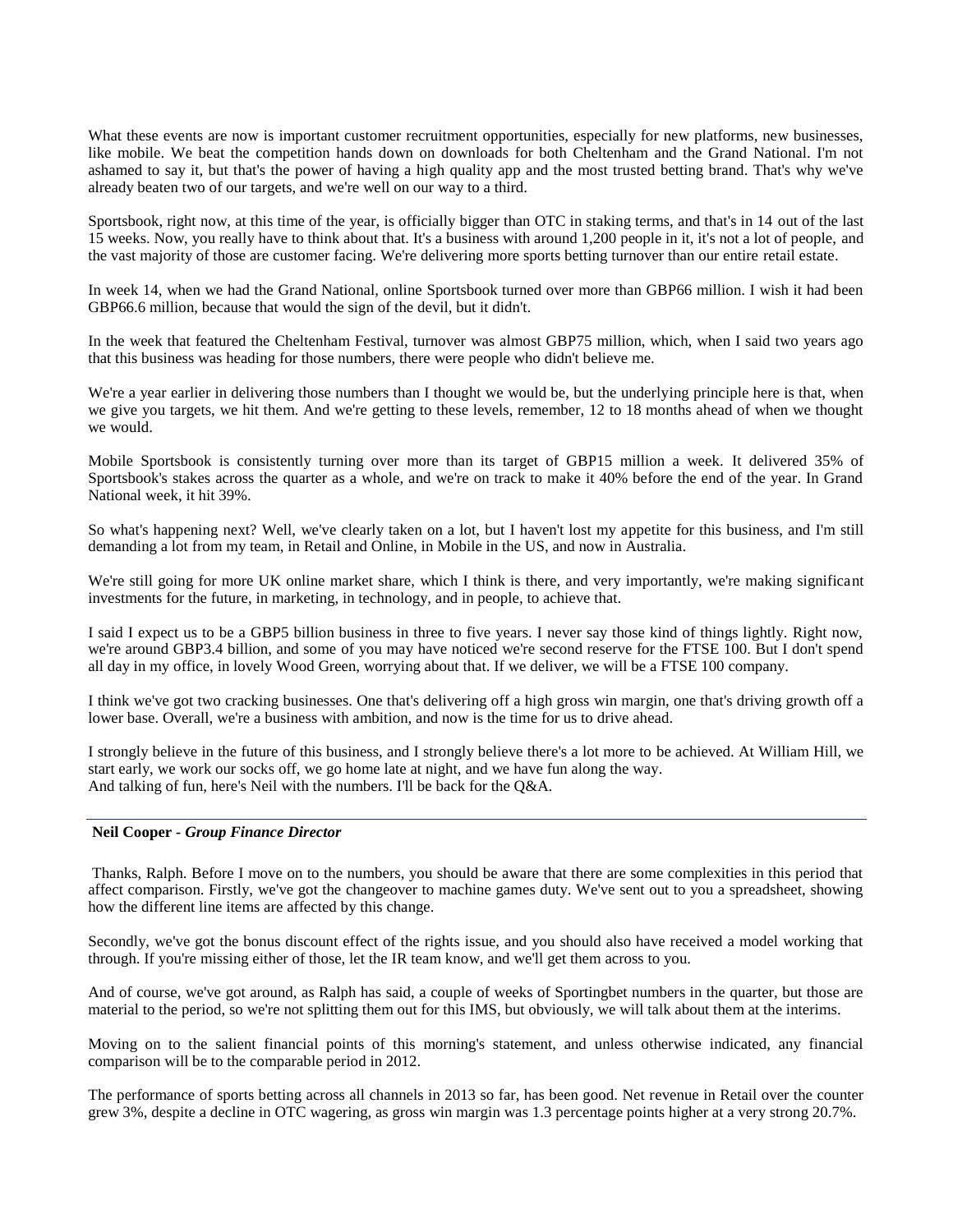The main driver of this percentage margin swing was favorable football results, although non-major meeting horseracing, in both the UK and Ireland, also contributed.

OTC wagering levels fell by 4%, partly impacted by the bad weather, which led to 2% fewer horseracing fixtures than in the corresponding period last year, as well as by the impact on recycling of the positive margin swing.

Retail horseracing performance was less strong in the quarter, as a result of factors which include fixture cancellations, and a weaker Cheltenham result in OTC, with that festival seeing wagering down double digit and margins lower, too.

Online sports betting saw wagering grow 30%, and margin grow by 1.2 percentage points, to 10%. Combined, this led to a 47% increase in net revenue in the quarter.

I should note, at this point, that it's not unusual for Q1 win margins to be the high point of the year, given the sporting calendar. So our normalized margin guidance remains in place.

Returning to Retail, machines gross win grew 1%, subdued by the strong OTC margin growth, given that over 75% of machine players also bet over the counter. Gross win per machine per week was GBP904, slightly below the prior year comparable of GBP918. But machine density grew by 2%, more than offsetting this.

Retail net revenue grew 8%, albeit this was flattered by the impact of the changes in machines' taxation. And underlying metric adjusting the prior year to be comparable, would be 2% up.

Cost of sales grew 37%, following this change in taxation, and operating costs grew 5% on the same basis. You'll recall that we guided to around 6% ex development growth, on our operating cost line, so this reflects good cost control, particularly in staff costs, as well as the impact of a circa GBP2 million prior year provision release.

Operating profit for Retail fell 3%. In terms of the estate, we opened four shops in the first quarter, closing five, for a minimal net movement.

Benefiting from strong growth in Sportsbook, William Hill Online saw operating profit grow 13%. Net revenue grew 21%, with Sportsbook up 47%, and gaming in total up 2%. Whilst gaming net revenue has slowed, I would remind you that we guided for the closure of a number of markets in the second half of last year, which has reduced growth by around 6 percentage points.

Mobile growth is now starting to come through strongly in gaming, and mobile net revenue now makes up 13% of total gaming net revenue in the period, up 298% on the prior year.

Online marketing costs were up 39%, and reflected 29% of net revenue. We continue to expect 28% of the target for this ratio, for the full year.

Other operating costs were broadly in line with our expectations, up 17%. The main drivers of this other cost increase were in headcount, and in costs relating to the continued operational expansion of the business. These include trading and content costs, IT and deprecation.

As previously mentioned, it's too early to comment on Australian trading, but I would just note that we expect to see around circa GBP7 million of non-cash amortization of intangibles in 2013, associated with the Sportingbet acquisition, rising to around GBP10 million in 2014.

These will not impact cash flow, operating profit or adjusted earnings per share, but will obviously impact your headline PBT and basic EPS in your models.

We guided to around GBP16 million of exceptional items linked to Sportingbet, and this remains our view. Between 2012 and the first quarter of this year, we have recorded just over GBP14 million of those costs.

We also expect to incur an additional GBP3 million of costs related to the William Hill Online minority interest acquisition, largely advisory and valuation fees. Most of those will come in the second quarter, and all of them will be charged directly to reserves, rather than taken through the face of the P&L.

In relation to our equity raise, we had over 98% take up, which obviously included take up from all of the Directors.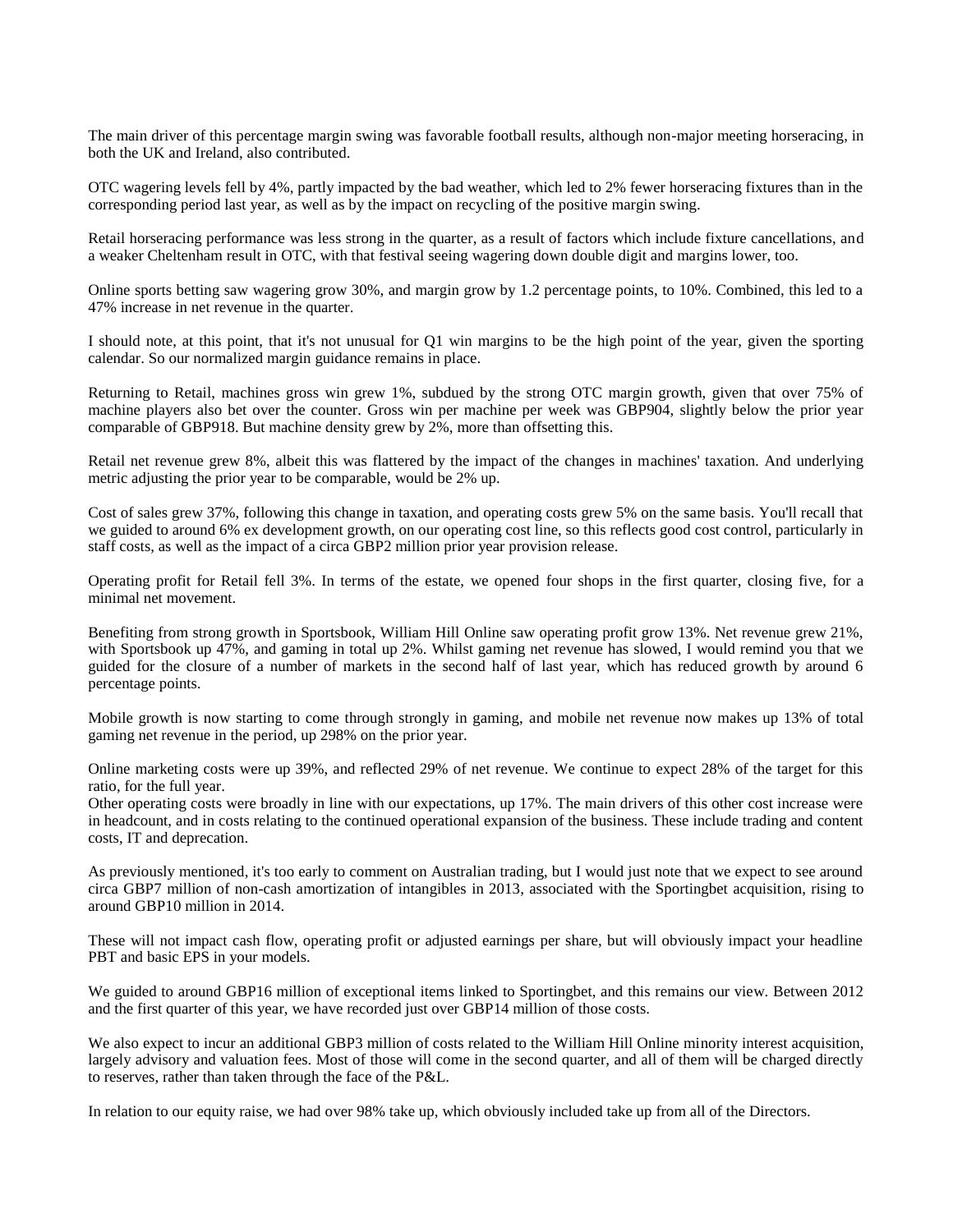On the balance sheet, our net debt number for covenant purposes has increased, since the end of the year, to GBP742 million at the period end. Rolling forward from there, I'd just remind you that we have the proceeds of the rights issue, which were GBP373 million net, and we've also paid Playtech GBP424 million for the William Hill Online stake.

And finally, moving to taxation matters, I said we would update you on tax for 2013 and '14 once we'd got clarity on the various moving parts, including the Chancellor's recent changes, as well as the impact of the Sportingbet acquisition, and the change at William Hill Online.

We now expect that the effective income statement rate for 2013 will be 12%, with the cash tax rate being 20%. For 2014, this is expected to be 17% and 19% respectively. The move from our previous 2013 guidance has been largely driven by the Chancellor's recent announcement that the corporation tax rate will drop to 20%, and reflects deferred tax credits.

That's everything I wanted to cover. Now I'll hand back to Ralph.

## **Ralph Topping** *- Chief Executive*

Thanks, Neil. Thanks, everybody, for your Trappist-like attention. I'd like to hand over to the moderator for some questions. Bear in mind, this is just the first quarter's results, so we'll keep this very short and sweet.

## **Q U E S T I O N A N D A N S W E R**

## **Vaughan Lewis** *- Morgan Stanley*

Gross win per machine is down a little bit. You said it hasn't matured, but can you just give us a bit more details about when the new products will be introduced, both software, any exclusive games, and the hardware?

#### **Ralph Topping** *- Chief Executive*

Sure. Well, I think we're active on a number of areas right now, Vaughan. For instance, in April we're working on bonus cards for machines; I should stress that's just for machines. We're not fond of, or fans of reward cards as they apply to overthe-counter betting, so it's just for machines.

Later in the year, round about September, we're going to be rolling out the enhanced cabinet. We had a trial; the trial was to test the technical aspects of those enhancements, not the revenue potential. As we promised before, we'll give you more insight at the interims. But we're going to have a new machine; we're going to have a new menu. New machines will include additional screens, lighting, speakers, and an updated menu to ensure it is viewed as cutting-edge.

And [offer] management we've a couple of pieces of functionality due. I don't want to go into too much detail about them, but let's just call them Cash Code and Future Fortunes. And essentially, what you'll be able to get is a free bet on the machine. This could be via getting a code, for instance, could be getting via a text message, from a scratch card, newspaper ad, etc. And the Cash Code, I think, [with all of these] it's to acquire customers outside the retail and take some market share there.

Future Fortune -- I don't know where they get these names, by the way -- but Future Fortune, I'm not a big fan of alliteration, because I seem to trip up on alliteration -- is a player-retention tool, it rewards a player. I know players -- a lot of players wish to remain anonymous; rewards are based on his play; meeting a defined criteria and gives them a ticket offer.

For instance, if a player had, over the course of play, staked a GBP100 on roulette, he could print a ticket for a free bet for GBP5. So all that kind of activity that we've had on this is coming to fruition.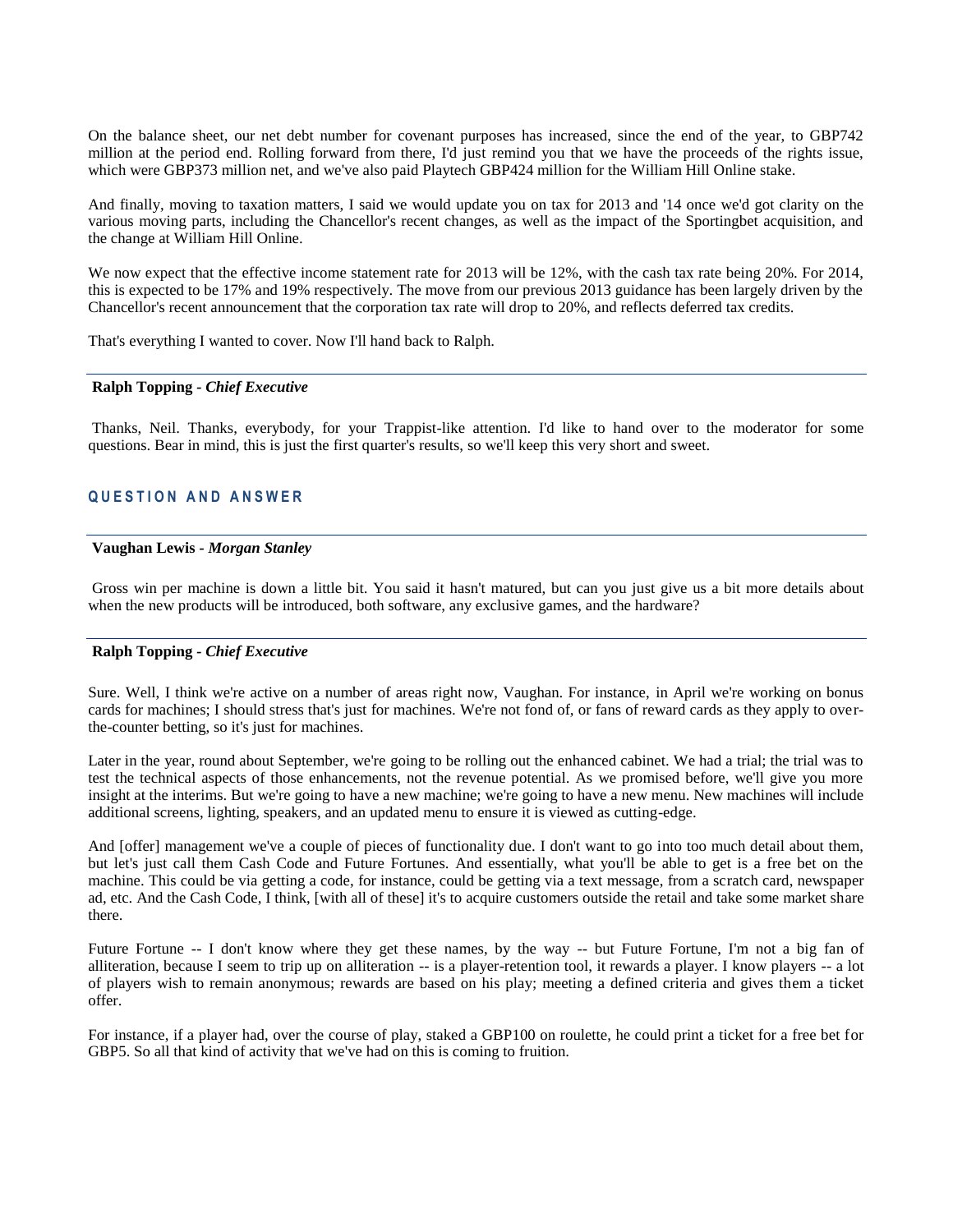That's why I say I don't believe the growth of machines has abated. I do think it will move forward. I don't think we'll ever see, for a wee while, the double-digit kind of growth that we're looking for, but we'll see significant single-figure growth. Does that help you, Vaughan?

#### **Vaughan Lewis** *- Morgan Stanley*

Yes, very helpful. Then Online, if I can; you said Australia contributed for two weeks. Was that within Online, or within Other at the Group?

And then, when do you think you'll take the Spanish business and --?

#### **Neil Cooper** *- Group Finance Director*

Within Other at the Group; for the time being, what you see reported as Online will be the existing William Hill Online business.

#### **Ralph Topping** *- Chief Executive*

You were -- sorry -- ?

#### **Vaughan Lewis** *- Morgan Stanley*

And then when do you think you'll take the Spanish business, and what sort of synergies will you get from that?

#### **Neil Cooper** *- Group Finance Director*

Well, we got a six-month option period before which we can't exercise. And obviously, we're working through our options. As yet, we haven't made a final decision, and we will let you know at an appropriate point when we've made a decision there, together with any associated costs that may be involved.

#### **Vaughan Lewis** *- Morgan Stanley*

Great. Thank you.

## **Gavin Kelleher** *- Goodbody Stockbrokers*

Just the first one from me, just on gaming growth in Online, the 2%; you noted that market exits, if they weren't there, would have taken -- it would've been 8%. Is that not still quite a low rate, just given the growth in Sportsbook, that there wasn't a stronger cross-sell? And how would you expect gaming to perform throughout the rest of the year?

## **Ralph Topping** *- Chief Executive*

I think, on that one, I would say that we put a lot of activity into mobile sports betting, and our attention in the first quarter, the second half of last year -- last quarter, last year, first quarter this year has been on developing our mobile gaming. And we're beginning to see some traction in those numbers.

I did say at an analyst presentation earlier this -- not an analyst presentation, a sales desk presentation earlier this week, that when we come to August, and Neil and I are going round bringing everybody up to date with half-year results, we'll come out with a number for mobile gaming, and I believe it will be a number of significance.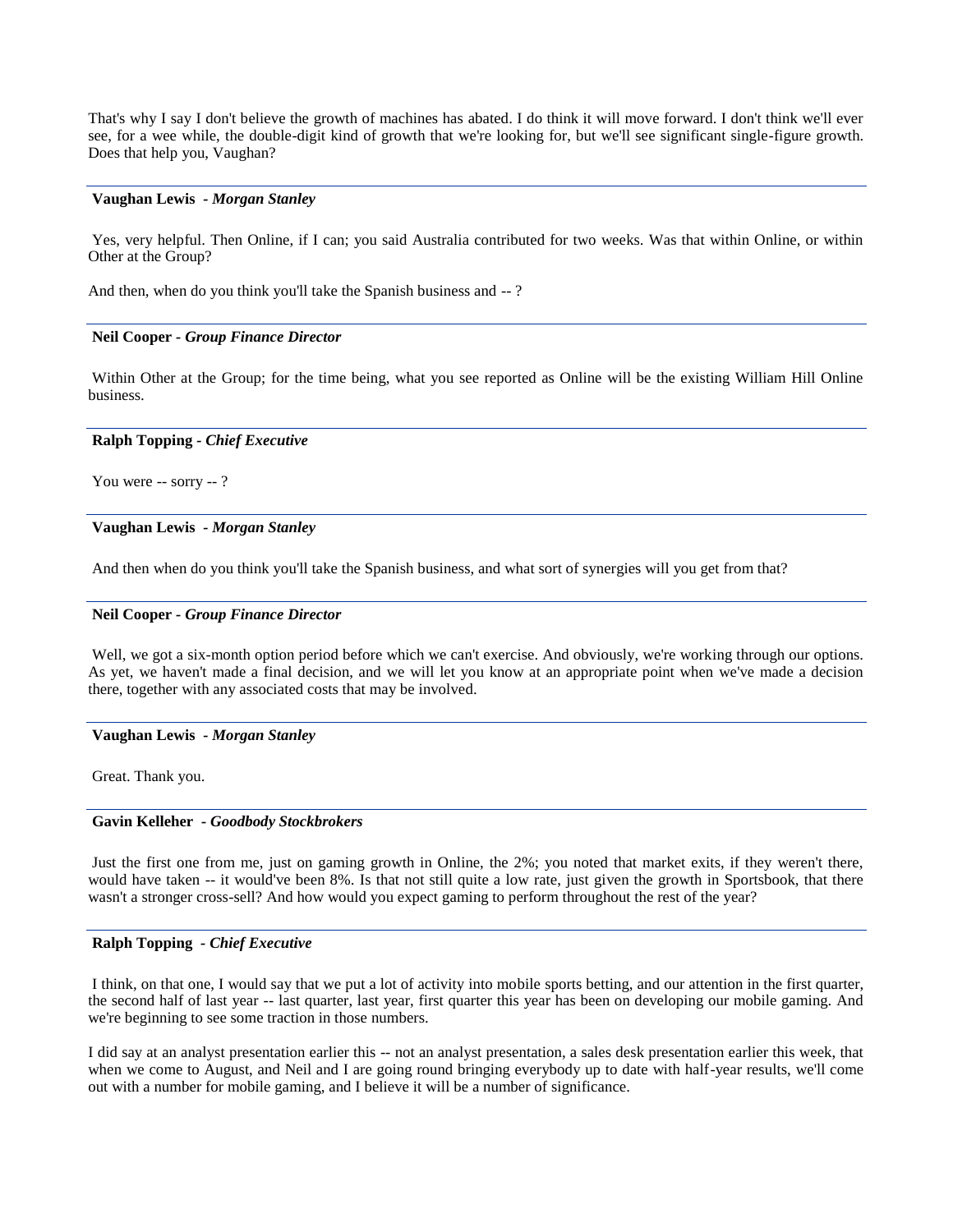So a lot of our attention has been on the mobile, development of mobile gaming, which I think has got an upside worth talking about in August, and, actually, I think worth demonstrating in August as well.

So the cross-sell, I think the cross-sell has to be onto -- what we're looking for is more cross-sell onto mobile. And I think that is an area which, in our market research, we're currently seeing that there is a demand for.

So the number, when you consider the countries that we've lost and the development work on mobile gaming, I think there's a rationale to it. We also, in the first part of the year, we had some impact from some larger players -- I never call them high-rollers -- some larger players. But, all in all, in the wash, we're making progress there, and lots more progress to come.

## **Neil Cooper** *- Group Finance Director*

I think it's also fair to say that the period in the quarter that saw the strongest margin performance was P1, as you'll no doubt have recognized from the first seven weeks' trading update. And actually, that was arguably when we saw the largest divergence of performance between the Playtech Casino and the Vegas product, which is predominantly a cross-sell from sports betting.

So it's possible that we saw a bit of impact from the very strong margin in P1, with players just not winning less relative to last year, and therefore, having less ability to cross-sell. So that's a possibility as well.

## **Ralph Topping** *- Chief Executive*

The number, going forward, on mobile gaming will be given in August, all right?

#### **Gavin Kelleher** *- Goodbody Stockbrokers*

Okay. And just one question, one follow-up; can you give any guide on the declines in bingo and poker, what sort of levels they were?

#### **Neil Cooper** *- Group Finance Director*

We haven't commented on that in the statement. We'll obviously talk about that at the interims.

#### **Gavin Kelleher** *- Goodbody Stockbrokers*

No worry. Thanks guys.

## **James Ainley** *- Citi*

When we look at the 10% gross win margin in sports Online, to what extent do you think that's purely sporting results driven, and to what extent do you think there is an underlying structural improvement in the margin, as you move more towards mobile?

## **Ralph Topping** *- Chief Executive*

I think the last time we spoke on this, I did say that it's too early to say whether it's a structural improvement or not. We've had good results, which always helps in this business, but we've also, I think, seen a bigger uptake in mobile betting.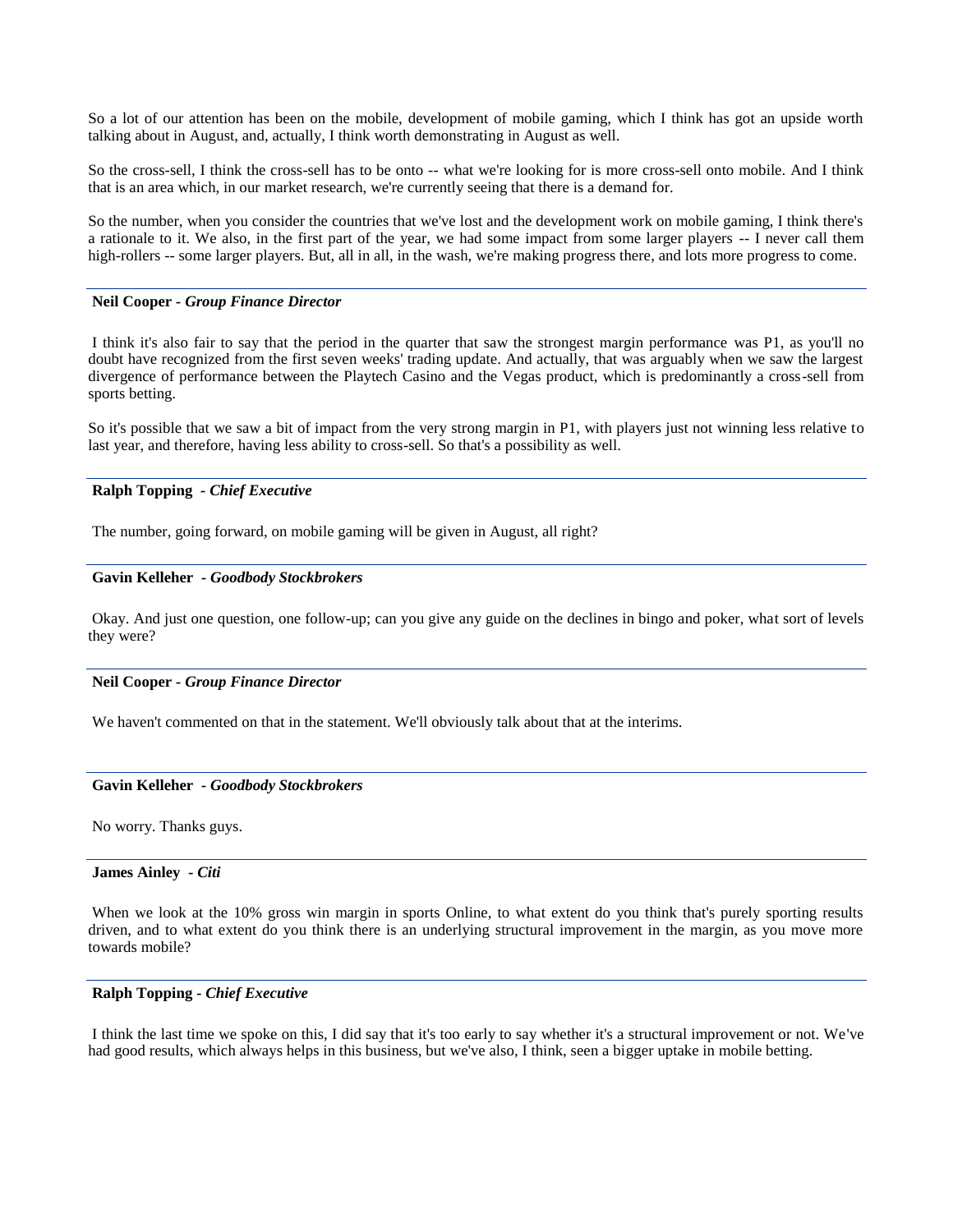Now all I would say is, patience darling, as we do some analysis and all this. And we'll give you -- any insights we get on it we'll share. But if I was looking at it from a gut feel, I do think you've seen an improvement. More personally, I think you've seen an improvement in margins as a result in mobile.

But, as ever, in my old days I've been convinced not to rely so much on gut feel, but to listen to rational people every now and again, and do the analysis. So this is one of the cases where I'm going to do the analysis, and I am going to -- we will communicate the result of that analysis as and when we can draw conclusions from it.

#### **James Ainley** *- Citi*

Okay, fair enough. Thank you.

#### **Simon Davies** *- Canaccord Genuity*

Just on Australia, I know it's early days and you don't want to talk about operational trends; can you just talk a bit about the trading backdrop within the Australian market, and your expectations in terms of when the Government may make a decision on trials of in-play?

## **Ralph Topping** *- Chief Executive*

I think you're very right, it's early days, and we don't really want to talk about it. So you're absolutely spot on there.

#### **Simon Davies** *- Canaccord Genuity*

Can you talk about trends in the overall Australian gaming market in terms of what you're seeing from other operators or anything?

## **Ralph Topping** *- Chief Executive*

There's no gaming market in Australia that we're involved in; there is a gambling market we're involved in. I've been to Australia recently; I think there's a bit of buoyancy in the country; I think you'll see that reflected in performance of online businesses, like our own, down there.

The business we've bought, I can say I'm hugely impressed by the Australian workforce that we've acquired and I'm going to be working with. We've made quite a detailed analysis of the people that we're working with, and they're well led, well managed, the enthusiasm's fantastic. There's a bit of work to be done on digital there, they recognize that; that's a massive benefit that there's a recognition by the team.

The team's heavily incentivized; my management team has incentivized around delivering on Australia, and in other parts of the world. A lot of focus on it. Do I expect to see improvements in Australia? Yes I do. Do I expect to see them over the course of the next 18 to 24 months? Yes. Will the Australian business be much more significant as a digital business? Yes. So if that answers your question from a chief executive using gut instinct, then the fact that I've been doing it for two weeks, endured the heat of Darwin, suffering for the cause of William Hill, I'm sure you can take out the answer what you want, but I think the indications are good for us.

## **Neil Cooper** *- Group Finance Director*

Just to build on that in terms of the regulatory perspective, we have put a comment in the statement on the latest developments on regulation. You may be aware that a government sponsored review has suggested some liberalization, but (inaudible) responded by saying that it wants to see progress in effect on regulation to protect vulnerable gamblers on a state-by-state basis before it addresses those recommendations. So I think still all to play for. There's obviously a federal election coming up in September in Australia which may alter matters as well.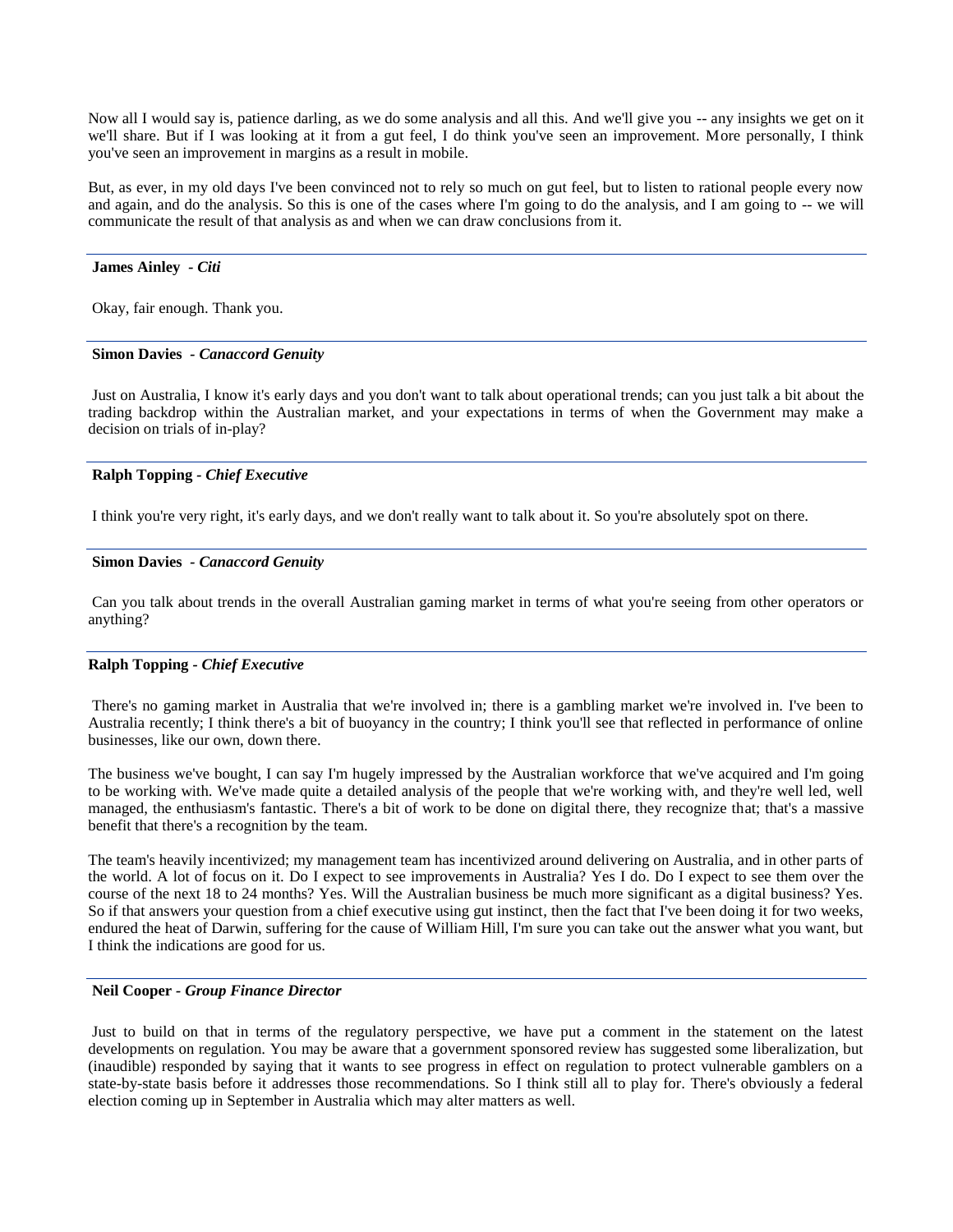## **Ralph Topping** *- Chief Executive*

Yes, I think that'll slow any talk down on anything happening. I think there's a bit of focus on politicians and elections at the moment so --

#### **Simon Davies** *- Canaccord Genuity*

So there's no set timeframe for that review?

## **Neil Cooper** *- Group Finance Director*

No.

## **Simon Davies** *- Canaccord Genuity*

Okay. Thanks.

### **Richard Stuber** *- Nomura International Plc*

Just a couple of questions. First of all, now that you've completed the William Hill Online with Playtech's minority stake and Sportingbet Australia, can you see any cost synergies, or any synergies between the two platforms now?

And the second question is, and I know you haven't really mentioned too much about how your US businesses are going, if we could have an update there and where you see recent regulatory changes coming?

## **Ralph Topping** *- Chief Executive*

First of all, it's a wee bit too early to talk about synergies. As I said, Richard, we've got teams over in Australia, some of which now comprise the online guys. So we've had some online guys over in Australia this week, which is the first week we're allowed to do that under the agreement, [old agreement], and we've had some people going to the USA as well.

As far as the US is concerned, I think we're pleased with the performance in Nevada in the first quarter. It's never -- the US businesses, where most of the income comes is during the football season and the run up to the football season, so we're going to go through a quiet time at the moment. But we've certainly put a lot of work and activity into the organization of the businesses over there.

On business development in the US, we've also employed, I think it's around about three people to work on business development. We're paying them a lot of money; they have an upside for delivery. I'm flying over to the US week after next for some meetings on the East coast. I think you're familiar with your geography, so you'll work out which States are on the East coast and who I might be talking to.

So there's a lot going on. Unfortunately, we can never say at any precise moment in time that this is what's happening, this is what's going to happen, but you can understand, I think, the direction of travel we're on. And we'll wait and see. As a business, we haven't entered the USA lightly; I think we've entered it quite cleverly, in fact.

We've got licenses in Nevada; we'll no doubt apply for licenses elsewhere, as and when the opportunity comes up. But we believe taking a three to five year view on this, we will have a significant business in the US in one shape or another, and getting the right opportunities, identifying the right opportunities. And they may not always be the obvious ones to analysts; that's all I will say.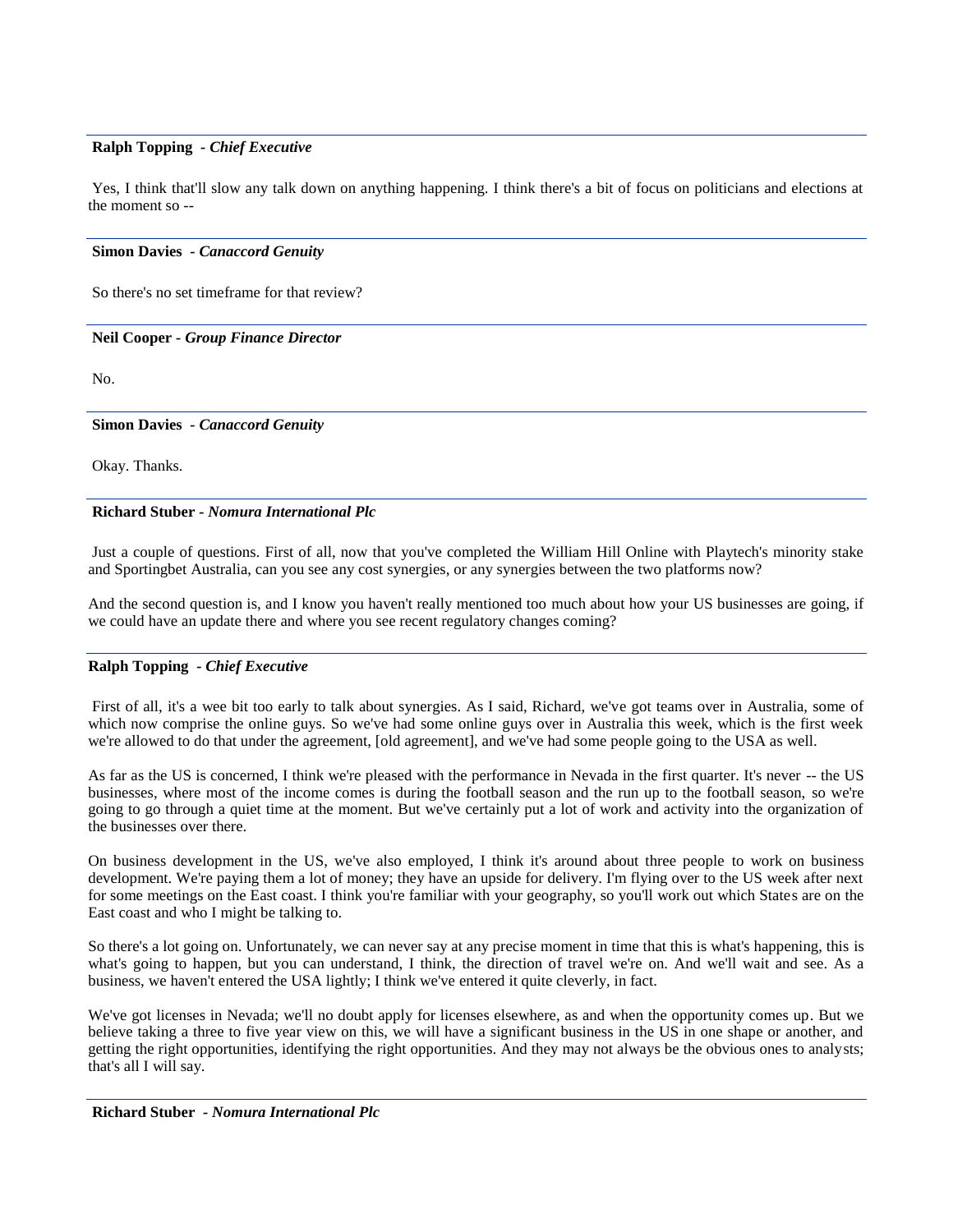Thank you.

## **Nick Edelman** *- Goldman Sachs*

I just have one quick question on Retail, please. I guess, if you look at the quarter overall, net revenue growth was a couple of percent, so sub-inflationary. And I just wondered, what do you think's driving that? Is it cancelations, do you think you need to start to look at the business more in the round with the Online included as well, or is it just the machines, there's some improvements, and once those are running you'll be back up to normal growth?

## **Ralph Topping** *- Chief Executive*

I think a couple of things. I think you've got to keep the racing fixtures in perspective. There were 2% fewer racing fixtures than in 2012 which, again, if you look at 2012, and you need a long memory in this business, 2012 was also affected by weather. That means there were 277 in 2013 and 5 more than that in 2012.

So what happens with racing fixtures? Headline yes, a lot of the racing fixture cancelation. No headlines saying a lot of replacement racing fixtures took place; they did. Sometimes that's tough; racing gets switched to all-weather. It is not wholly disastrous for any organization, for any company that racing fixtures get canceled, because there is mitigation inasmuch as new fixtures come in to replace them.

If it's turf fixtures, of course you take more money on a turf fixture than you do on an all-weather fixture, but to rush off and blame the weather nowadays is fatuous nonsense, to be honest with you. So I think our position on it is that I can't speak any plainer than that.

You have to look at a business nowadays as in the whole; you really have to look at it in the whole. It is absolutely no good to have a presence on the high street if you cannot offer the client a first class experience when they want. When they leave the betting shop and are out and about on their delivery van and fancy a bet in the 3.30, they have to have a good mobile service they can go and use.

They have to have good online service if they're sitting in the house and the football comes on, and they're desperate for a bet on St. Mirren versus Ross County, you have to offer them a good mobile service or a good online service.

You have to look at businesses in the whole now. And I think those businesses which -- strangely enough, I think businesses, strangely enough for some of you guys, because you haven't quite got your heads around it, is that if you've got a strong retail business and a strong online business, then it isn't pick which baby to throw overboard. You need the two on the rowing boat.

And that's what we've got at William Hill. And that's what other successful businesses have, but we're not seeing too many of them in our high street competitors. Thank you very much.

## **Nick Edelman** *- Goldman Sachs*

Thanks.

#### **Ivor Jones** *- Numis Securities*

Now you've got strategic control of William Hill Online, what are you going to do with it?

And, secondly, on point of consumption tax, I was just interested in what your lobbying stance would be. What do you think Government might be flexible about, not flexible about? Thank you.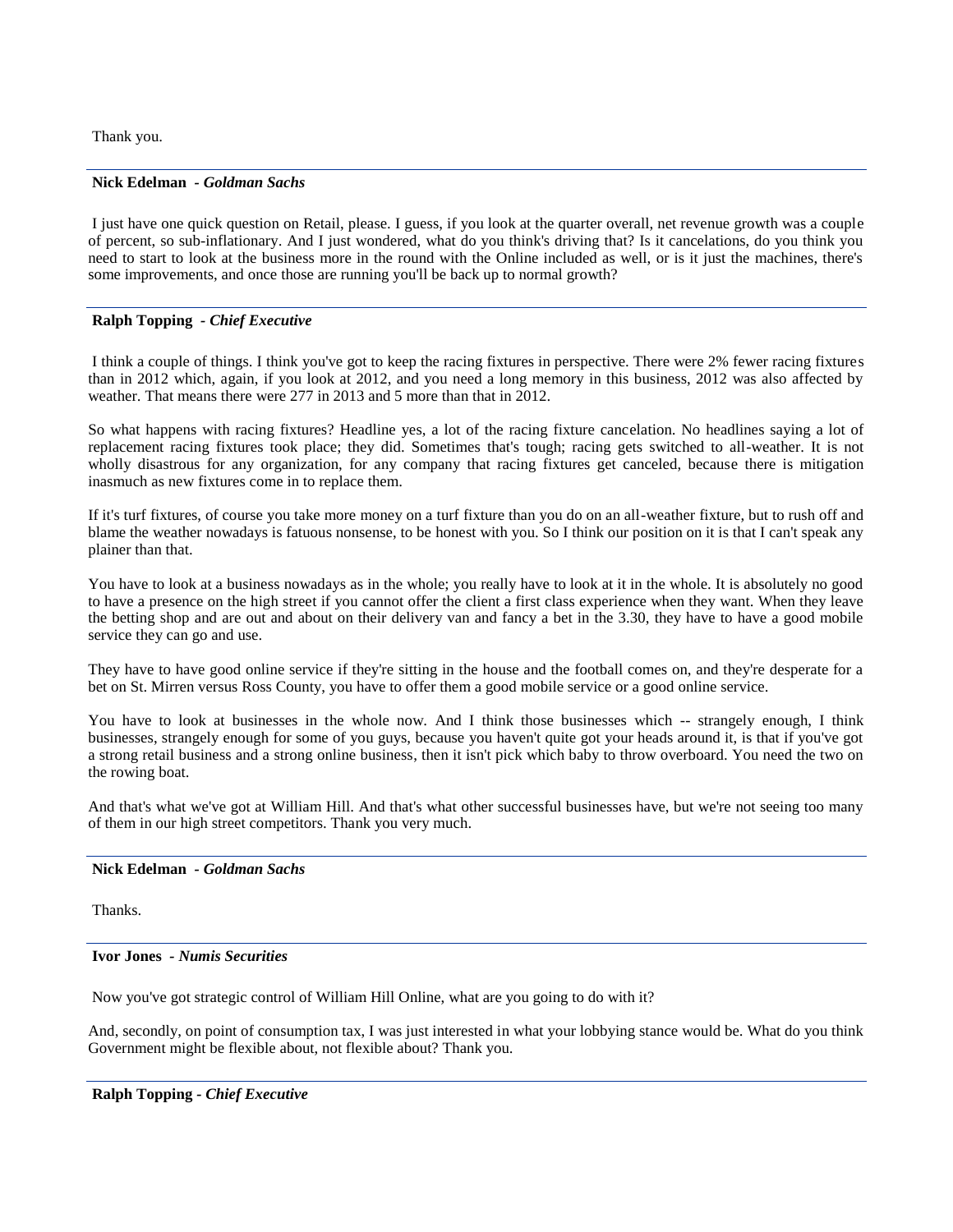Well, I went to see Lord Feldman this week. You'll know who Lord Feldman is; probably quite a few people there do. He's Chairman of the Conservative Party, a 47-year-old guy. We had a good, sensible chat about point of consumption tax. I'm not in the camp that says it's not coming; I think it is coming.

I'm still in the camp that says there could, but it might not necessarily be the 15%. But, you know what, that's no more than some instincts. If I was to price it up, I would say no offers on both at the moment; I've not got enough information. But the fact is that Government are still looking at this.

And when I'm told that by the Economic Secretary of the Treasury that they're still looking and haven't firmed up on a number, then, in some respects, I believe him. I do think, and I think [in a way] it's 15%.

As to what we're going to do with the business, Ivor, wait and see. I'd be daft if I told you over this phone, because there're quite a few people listening in.

## **Ivor Jones** *- Numis Securities*

Are there changes coming, from what you've told us before, to justify the acquisition of the stake?

## **Ralph Topping** *- Chief Executive*

I think what we'll see is that there's more freedom for ourselves to go and do things. Now, I'm going to make a wee statement here and say that the relationship with Playtech remains positive; has been really positive for 1.5 years. And I've had meetings with Playtech people several times in the last month, all of which were forward-looking and extremely positive.

And so I'm not going to sit here and say now that they -- or refer to handcuffs. All I'm going to say is that we've got more flexibility to use our online people elsewhere in the business, whether that be in retail, whether that be in the US, or whether that be in Australia. And we welcome that, and there are we will see some benefits of that over the next wee while.

#### **Neil Cooper** *- Group Finance Director*

Just one other specific thing, which is already in place, which is that our expectation for capital for Online in 2013 is substantially higher than the hard cap that was in place. So you can see that the keys to getting on and developing our strategy are now enabled in a way that they weren't prior to this.

#### **Ivor Jones** *- Numis Securities*

Thank you.

### **Nigel Hicks** *- Agency Partners*

Can you talk through what sort of turnover you will have lost from what you've exited online, either out of the GBP240 million of gaming or GBP407 million of --

#### **Neil Cooper** *- Group Finance Director*

Nigel, to be fair, the only market with any real Sportsbook exposure we [shot] was German Sportsbook. And, frankly, that was not a material market. We don't disclose the equivalent of wagering levels for gaming. We just talk about net revenue because it's kind of a slippery concept. So I think we've given you the data that I think you need, which is both the net revenue impact and, frankly, the operating profit impact of those closures.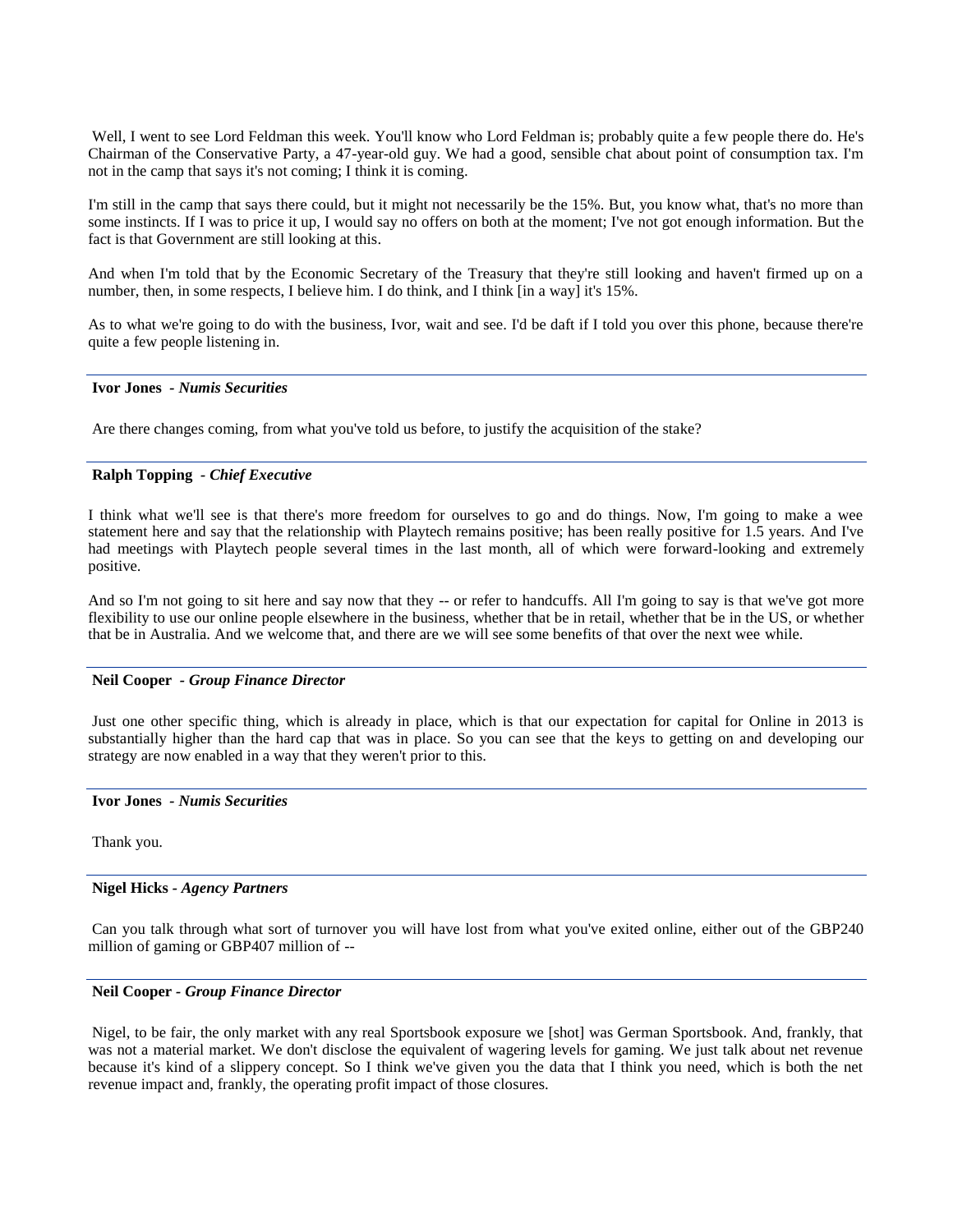#### **Nigel Hicks** *- Agency Partners*

Okay. I just wondered what the -- the second part to that was the Online EBIT increase underlying; you've given 8%. Would it be higher, or depending on the margin you've got?

#### **Neil Cooper** *- Group Finance Director*

We've actually said an impact of GBP2 million operating profit. Now, obviously, that isn't the same thing as net revenue. You'll have to ratchet that back up.

#### **Nigel Hicks** *- Agency Partners*

Okay, fine. Am I right -- because you haven't given a number for quarterly EBIT, but if Ladbroke's has done [GBP50 million], going to [GBP37 million], you'd be in the ballpark of [GBP92 million], going to [GBP100 million], type of thing?

#### **Neil Cooper** *- Group Finance Director*

Well, you're the analyst.

#### **Nigel Hicks** *- Agency Partners*

I'm working with lots and lots of [bits].

#### **Ralph Topping** *- Chief Executive*

Those numbers wouldn't make us blink.

#### **Nigel Hicks** *- Agency Partners*

Okay. I've seen, coming up, things like flash bets offers on the mobile; these are the odds for 15 minutes, and stuff. Is this -- ?

#### **Neil Cooper** *- Group Finance Director*

From us, you mean?

## **Nigel Hicks** *- Agency Partners*

Yes. That's a new development, driving very instant usage, isn't it? How has that gone down?

## **Ralph Topping** *- Chief Executive*

What it does is drive stickability. People register with you and stick with you because we're making good trading-led offers. A lot of what we do, and where a lot of our success is, is at the point where trading meets marketing meets operations. And we're lucky in this business, because we've still got a lot of people who understand betting, have a history in bookmaking, know other punters, and [only] employing a whole range of pitiful consultants to tell them what a betting shop should look like or what a betting business is all about.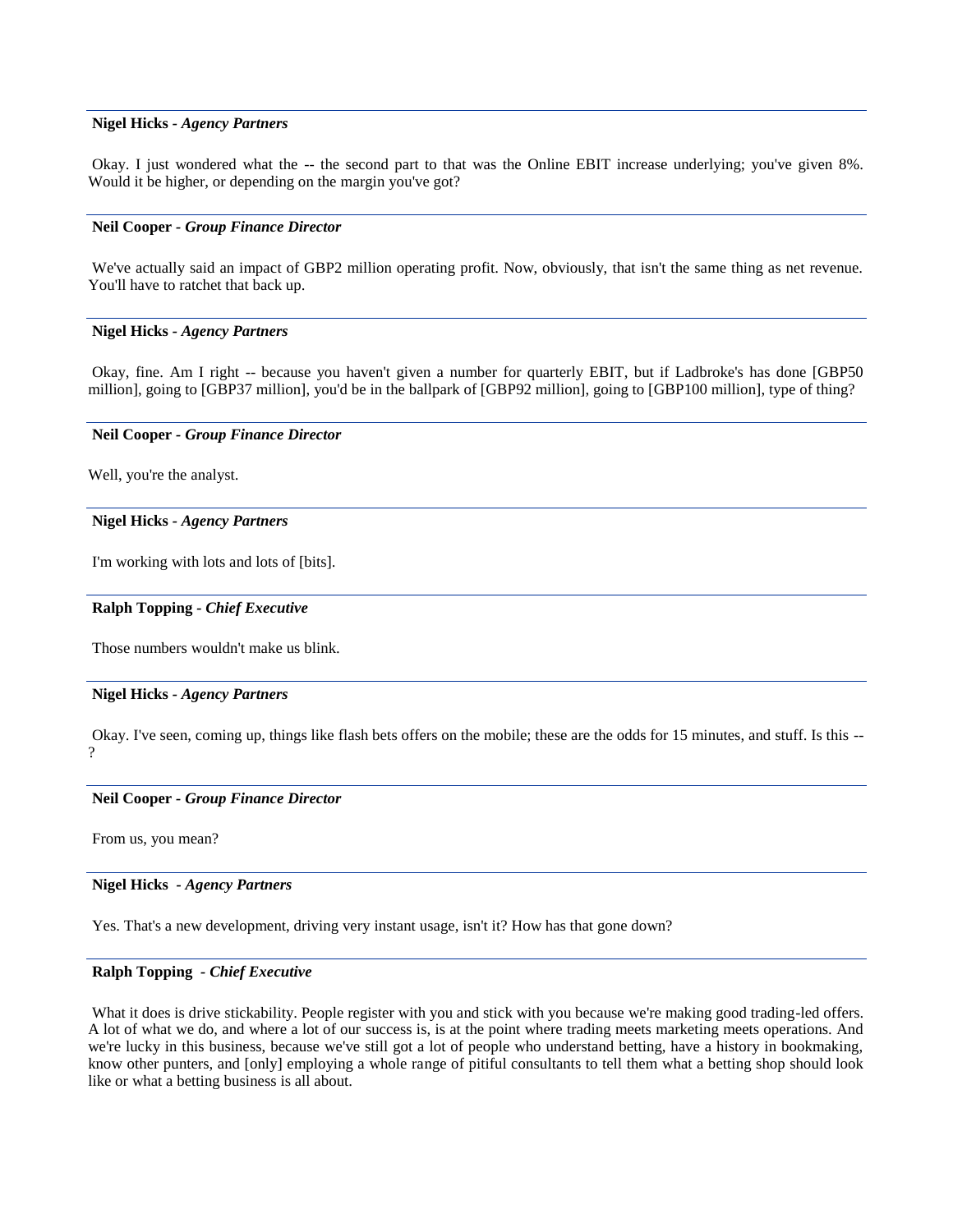Thankfully, we've retained a lot of those people, and we've brought in talent from other parts of the world which fundamentally understands betting not waffle. So we're lucky in that respect that, and that's part of the benefit I think we're seeing in terms of growth in customer numbers.

You can't forget that this business is all about betting and it's all about customer demand and stimulating that demand. We offer -- we have a price-led strategy and a trading-let strategy delivered by marketing and delivered by operations. You can't have one without the other.

## **Nigel Hicks** *- Agency Partners*

Yes.

## **Neil Cooper** *- Group Finance Director*

Just one other general comment, we talked at the end of the year about we've been very successful in investing in product development in William Hill Online. But some of the areas where we were likely to expand our investment were areas like CRM, going out to the customer, because I think we'd say we're not the people will regard as the best in the sector in some of these areas, and they're areas of improvement. Those are good examples of the sorts of things we hope that you'll see more of as a William Hill customer.

#### **Nigel Hicks** *- Agency Partners*

That was helpful.

## **Ralph Topping** *- Chief Executive*

I think it's wrong, actually. I don't know where that came from. We'll put a vicar's collar on there. (laughter) We've got a great trading team; we've got a great marketing team --

## **Neil Cooper** *- Group Finance Director*

No, I'm not talking about trading, sorry, CRM in particular.

## **Ralph Topping** *- Chief Executive*

Oh, in CRM, we've got a lot of improvement to get one with and we're doing it, but we're going about it quietly. It's sometimes better to be number two than number one in some things, because it gives you a hell of a lot to go for.

## **Nigel Hicks** *- Agency Partners*

Has the Cash in Bet been working in terms of driving recycling and --?

## **Ralph Topping** *- Chief Executive*

Yes.

#### **Nigel Hicks** *- Agency Partners*

Can you give any sort of numbers since you started doing it to just give some idea of --?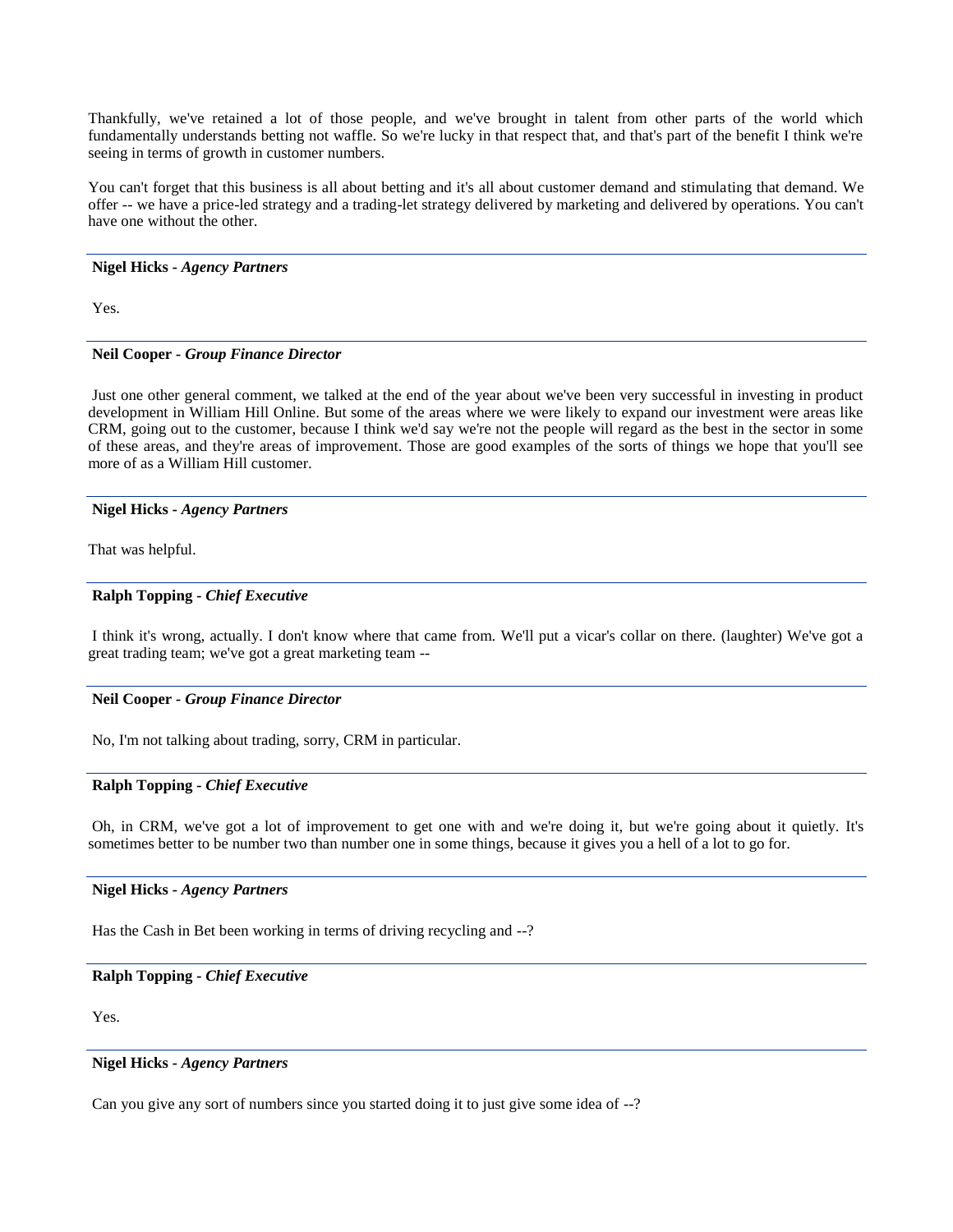### **Ralph Topping** *- Chief Executive*

No.

#### **Nigel Hicks** *- Agency Partners*

Okay.

## **Ralph Topping** *- Chief Executive*

I can tell you direction of travel's very good. I'll give you some numbers perhaps later in the year, early next year, when I'm feeling particularly generous and humble, in January, all right.

#### **Nigel Hicks** *- Agency Partners*

Finally, if you were asking for a third party to give you help in terms of driving your business --?

## **Ralph Topping** *- Chief Executive*

It wouldn't be the Samaritans.

## **Neil Cooper** *- Group Finance Director*

To help us shape an answer here, what sort of third party did you have in mind?

#### **Nigel Hicks** *- Agency Partners*

Well, say you had an Aston Martin with a fantastic engine but you couldn't actually drive it.

## **Nigel Hicks** *- Agency Partners*

If you employed a driver, would you take that as a P&L charge?

## **Ralph Topping** *- Chief Executive*

I haven't got the foggiest idea what you're talking about. Neil's --

#### **Neil Cooper** *- Group Finance Director*

If you want the technical answer, it depends on the basis on which you've employed him. If you've employed him on an operational contract, yes you would. If you've employed him on something equivalent of finance lease, no you wouldn't; you'd treat him as a capital investment. It depends. If he's on payroll, if it's a short-term contract, whether you're buying his uniform for him --?

**Ralph Topping** *- Chief Executive*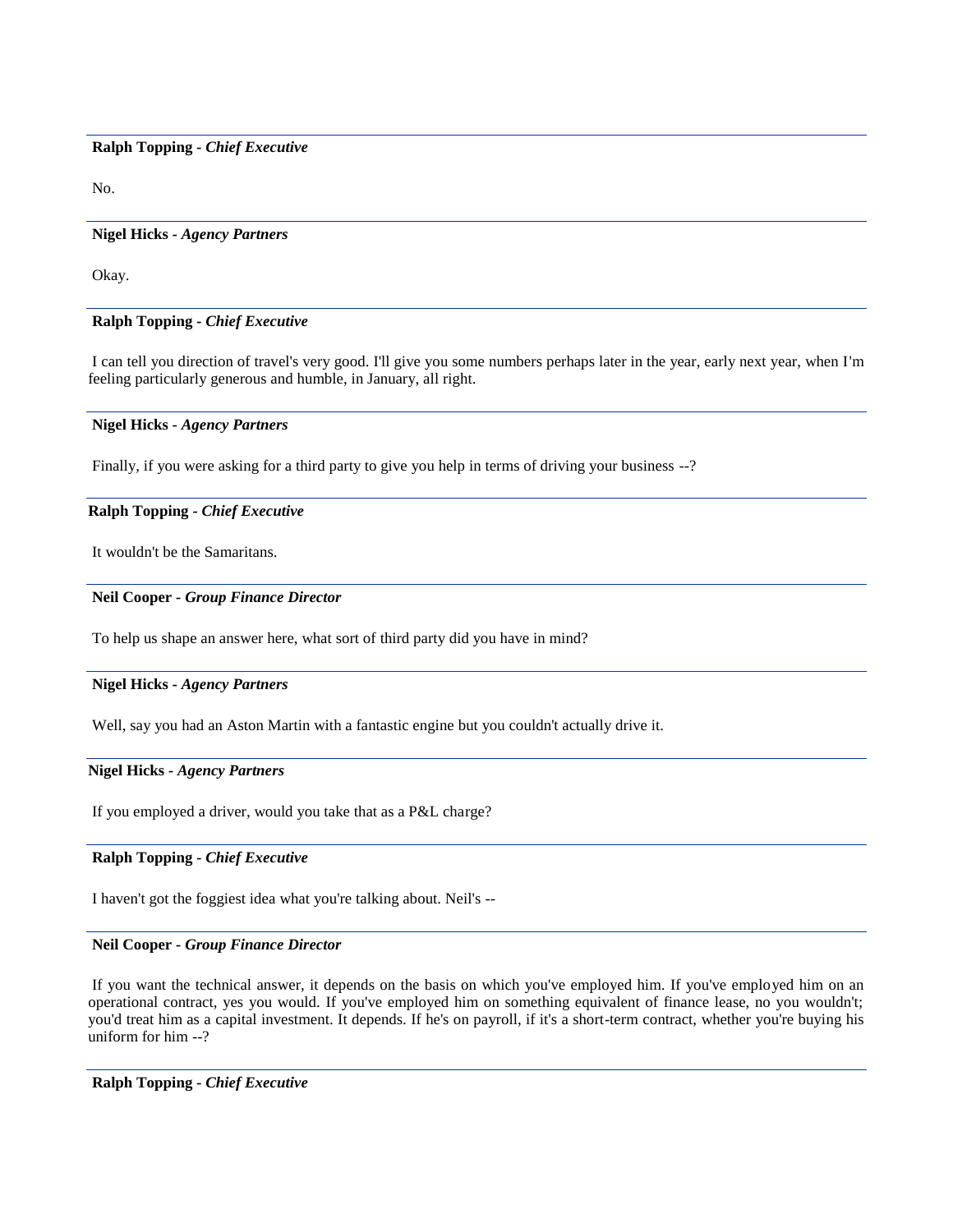This is the reason we got rid of the drinks cabinet out of the Boardroom.

#### **Nigel Hicks** *- Agency Partners*

Thank you.

#### **Neil Cooper** *- Group Finance Director*

I think, to be fair, it's far too general a question to give you a very specific answer.

#### **Ralph Topping** *- Chief Executive*

Yes, definitely; we're not into general questions.

#### **Killian Murphy** *- CIMB Australia*

Just wanted your views on the advertising restrictions here in Australia, and how likely it might be that some of the restrictions that were released in 2008 may be imposed again.

## **Ralph Topping** *- Chief Executive*

I think there's a bit of debate at the moment, a wee bit of excitement about what is happening with Tom Waterhouse and going on the football program, NRL. Let's be clear, I think that the whole industry in Australia is against what Tom is doing. I think the Association's against it. We're not particularly comfortable with it; I've said publicly when I was out there, I don't like it.

Do I think we'll see some restrictions being imposed? No, I don't because I think common sense will prevail here. For anybody else listening in, we've got some [day], Tom Waterhouse from Waterhouse Company going on the NRL programs right through the program talking about betting odds. It happens to be the feature NRL game of the week, and a lot of kids and families watch it, and actually it spoils the program so I think you've seen the reaction to that. Have you seen it yourself?

## **Killian Murphy** *- CIMB Australia*

Yes, I have indeed. Yes, I have.

## **Ralph Topping** *- Chief Executive*

Yes, I think that's what you're seeing. In these circumstances, I think common sense always prevails and I think we'll see some of that applied. If the Association's against it, and other people are against it as well, I think it's inevitable that common sense will apply. And where that will apply is with the broadcasters because they shouldn't, in my view, have sanctioned this. There's nothing wrong with advertising before a game or after a game, but actually, even at the break, but during the game, I'm a little bit uncomfortable with that; I don't like it at all.

## **Killian Murphy** *- CIMB Australia*

Okay, brilliant (multiple speakers). Thank you.

## **Ralph Topping** *- Chief Executive*